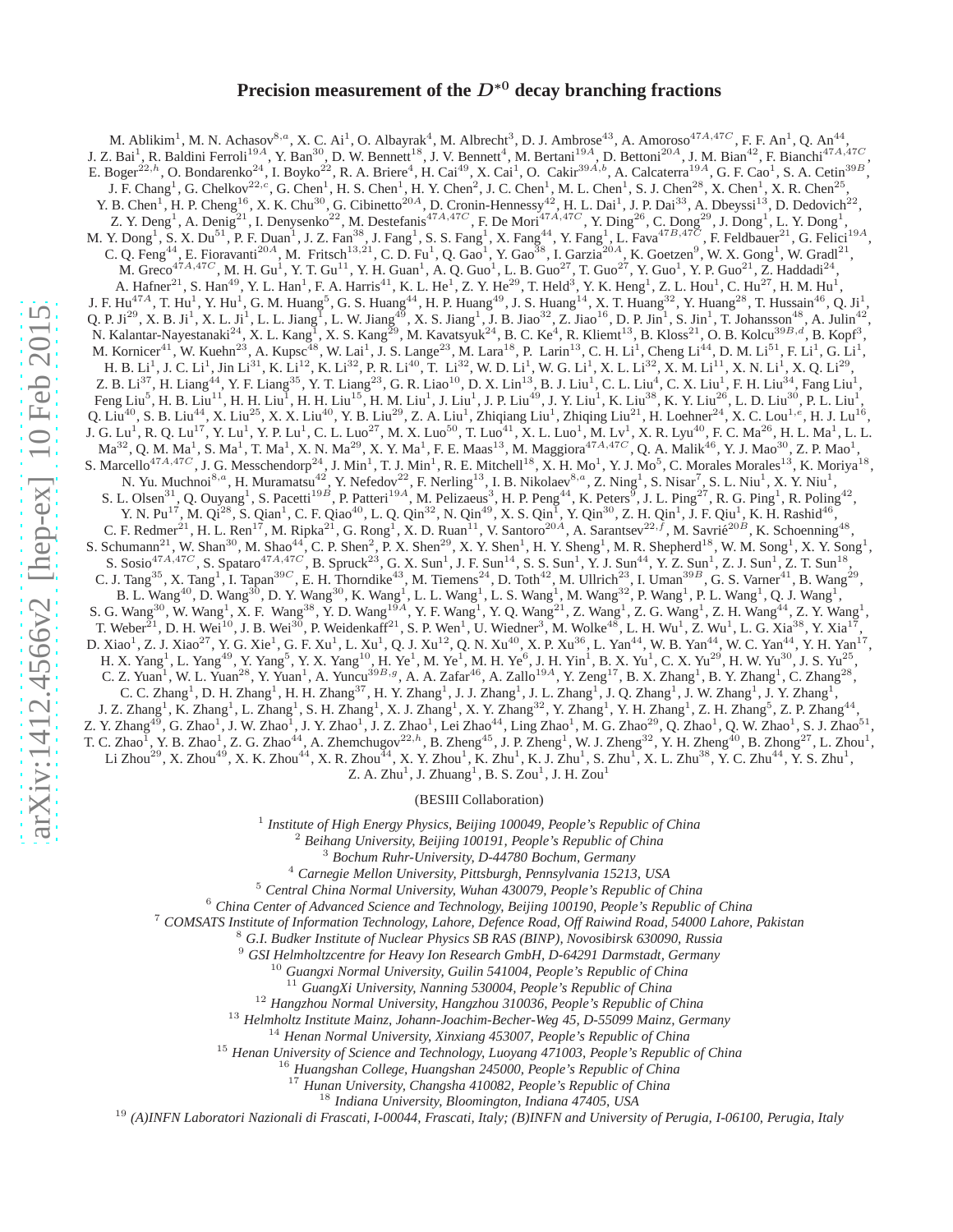<sup>20</sup> *(A)INFN Sezione di Ferrara, I-44122, Ferrara, Italy; (B)University of Ferrara, I-44122, Ferrara, Italy*

<sup>21</sup> *Johannes Gutenberg University of Mainz, Johann-Joachim-Becher-Weg 45, D-55099 Mainz, Germany*

<sup>22</sup> *Joint Institute for Nuclear Research, 141980 Dubna, Moscow region, Russia*

<sup>23</sup> *Justus Liebig University Giessen, II. Physikalisches Institut, Heinrich-Buff-Ring 16, D-35392 Giessen, Germany*

<sup>24</sup> *KVI-CART, University of Groningen, NL-9747 AA Groningen, The Netherlands*

<sup>25</sup> *Lanzhou University, Lanzhou 730000, People's Republic of China*

<sup>26</sup> *Liaoning University, Shenyang 110036, People's Republic of China*

<sup>27</sup> *Nanjing Normal University, Nanjing 210023, People's Republic of China*

<sup>28</sup> *Nanjing University, Nanjing 210093, People's Republic of China*

<sup>29</sup> *Nankai University, Tianjin 300071, People's Republic of China*

<sup>30</sup> *Peking University, Beijing 100871, People's Republic of China*

<sup>31</sup> *Seoul National University, Seoul, 151-747 Korea*

<sup>32</sup> *Shandong University, Jinan 250100, People's Republic of China*

<sup>33</sup> *Shanghai Jiao Tong University, Shanghai 200240, People's Republic of China*

<sup>34</sup> *Shanxi University, Taiyuan 030006, People's Republic of China*

<sup>35</sup> *Sichuan University, Chengdu 610064, People's Republic of China*

<sup>36</sup> *Soochow University, Suzhou 215006, People's Republic of China*

<sup>37</sup> *Sun Yat-Sen University, Guangzhou 510275, People's Republic of China*

<sup>38</sup> *Tsinghua University, Beijing 100084, People's Republic of China*

<sup>39</sup> *(A)Istanbul Aydin University, 34295 Sefakoy, Istanbul, Turkey; (B)Dogus University, 34722 Istanbul, Turkey; (C)Uludag University, 16059*

*Bursa, Turkey*

<sup>40</sup> *University of Chinese Academy of Sciences, Beijing 100049, People's Republic of China*

<sup>41</sup> *University of Hawaii, Honolulu, Hawaii 96822, USA*

<sup>42</sup> *University of Minnesota, Minneapolis, Minnesota 55455, USA*

<sup>43</sup> *University of Rochester, Rochester, New York 14627, USA*

<sup>44</sup> *University of Science and Technology of China, Hefei 230026, People's Republic of China*

<sup>45</sup> *University of South China, Hengyang 421001, People's Republic of China*

<sup>46</sup> *University of the Punjab, Lahore-54590, Pakistan*

<sup>47</sup> *(A)University of Turin, I-10125, Turin, Italy; (B)University of Eastern Piedmont, I-15121, Alessandria, Italy; (C)INFN, I-10125, Turin,*

*Italy*

<sup>48</sup> *Uppsala University, Box 516, SE-75120 Uppsala, Sweden*

<sup>49</sup> *Wuhan University, Wuhan 430072, People's Republic of China*

<sup>50</sup> *Zhejiang University, Hangzhou 310027, People's Republic of China*

<sup>51</sup> *Zhengzhou University, Zhengzhou 450001, People's Republic of China*

<sup>a</sup> *Also at the Novosibirsk State University, Novosibirsk, 630090, Russia*

<sup>b</sup> *Also at Ankara University, 06100 Tandogan, Ankara, Turkey*

<sup>c</sup> *Also at the Moscow Institute of Physics and Technology, Moscow 141700, Russia and at the Functional Electronics Laboratory, Tomsk State*

*University, Tomsk, 634050, Russia*

<sup>d</sup> *Currently at Istanbul Arel University, Kucukcekmece, Istanbul, Turkey*

<sup>e</sup> *Also at University of Texas at Dallas, Richardson, Texas 75083, USA*

<sup>f</sup> *Also at the PNPI, Gatchina 188300, Russia*

<sup>g</sup> *Also at Bogazici University, 34342 Istanbul, Turkey*

<sup>h</sup> *Also at the Moscow Institute of Physics and Technology, Moscow 141700, Russia*

Using 482 pb<sup>-1</sup> of data taken at  $\sqrt{s} = 4.009$  GeV, we measure the branching fractions of the decays of  $D^{*0}$ into  $D^0 \pi^0$  and  $D^0 \gamma$  to be  $\mathcal{B}(D^{*0} \to D^0 \pi^0) = (65.5 \pm 0.8 \pm 0.5)\%$  and  $\mathcal{B}(D^{*0} \to D^0 \gamma) = (34.5 \pm 0.8 \pm 0.5)\%$ <br>respectively, by assuming that the  $D^{*0}$  decays only into these two modes. The ratio of the two made above. The first uncertainties are statistical and the second ones systematic. The precision is improved by a factor of three compared to the present world average values.

PACS numbers: 13.20.Fc, 13.25.Ft, 14.40.Lb

# **I. INTRODUCTION**

Quantum chromodynamics (QCD) [\[1](#page-6-0)] is widely accepted as the correct theory for the strong interaction. In the framework of QCD, the building blocks of matter, colored quarks, interact with each other by exchanging  $SU(3)$  Yang-Mills gauge bosons, gluons, which are also colored. Consequently, the quark-gluon dynamics becomes nonperturbative in the low energy regime. Many effective models (EMs), such as the potential model, heavy quark and chiral symmetries, and QCD sum rules, have been developed to deal with the nonperturba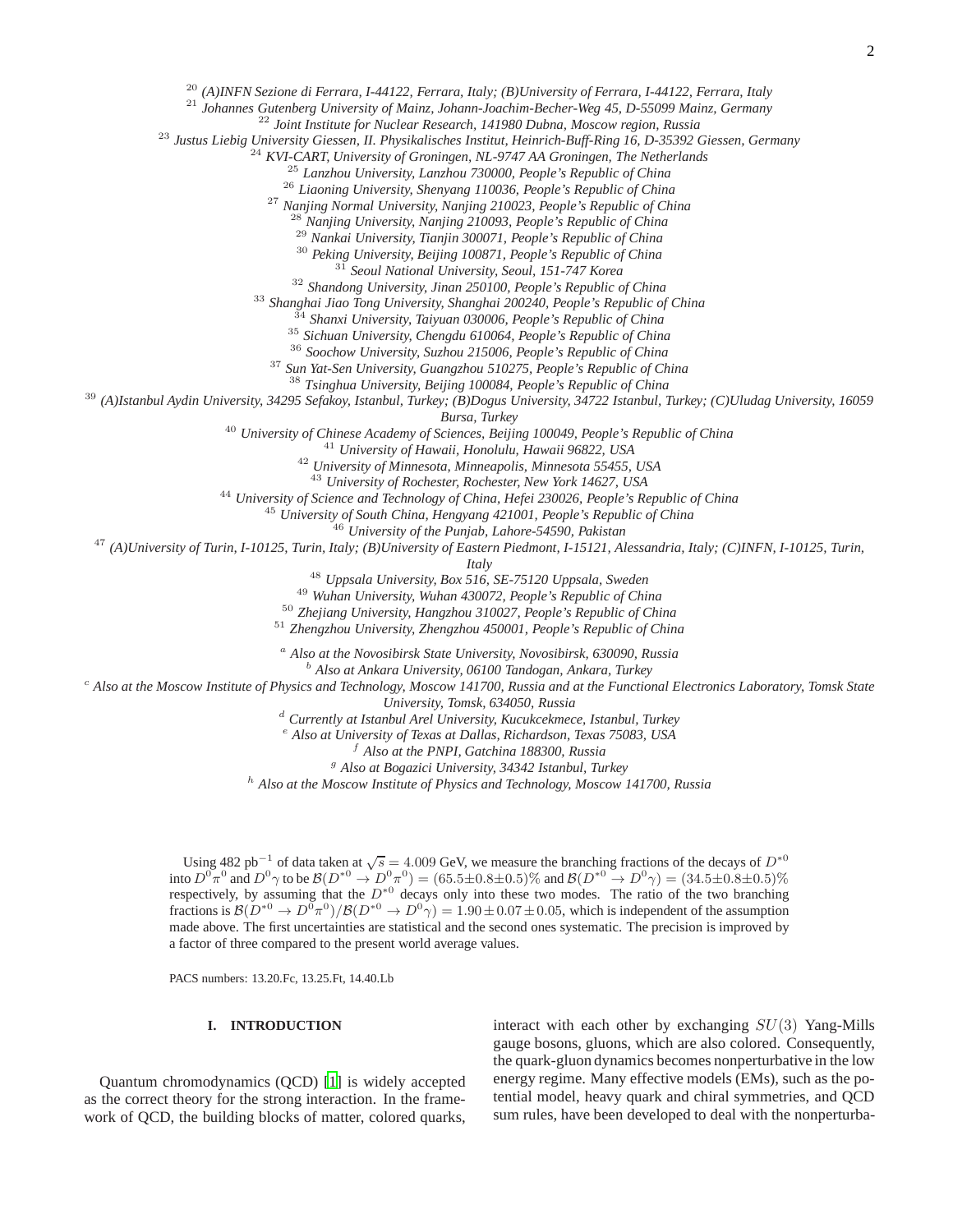tive effects, as described in a recent review [\[2](#page-6-1)]. The charmed meson, described as a hydrogen-like hadronic system consisting of a heavy quark (c quark) and a light quark  $(u, d, or)$ s quark), is a particularly suited laboratory to test the EMs mentioned above. The decay branching fractions of  $D^{*0}$  to  $D^0\pi^0$  (hadronic decay) and  $D^0\gamma$  (radiative decay) have been studied by a number of authors based on EMs [\[3](#page-6-2)[–6](#page-6-3)]. A precise measurement of the branching fractions will constrain the model parameters and thereby help to improve the EMs. On the experimental side, these two branching fractions are critical input values for many measurements such as the open charm cross section in  $e^+e^-$  annihilation [\[7\]](#page-6-4) and the semileptonic decays of  $B^{\pm}$  [\[8](#page-6-5)].

These branching fractions have been measured in many electron-positron collision experiments, such as CLEO [\[9](#page-6-6)], ARGUS [\[10\]](#page-6-7), BABAR [\[11](#page-6-8)] etc., but the uncertainties of the averaged branching fractions by the Particle Data Group (PDG) [\[12](#page-6-9)] are large (about 8%). The data sample used in this analysis of 482 pb−<sup>1</sup> collected at a center-ofmass (CM) energy  $\sqrt{s} = 4.009$  GeV with the BESIII detector provides an opportunity for significant improvement.

### **II. BESIII DETECTOR AND MONTE CARLO**

BESIII is a general purpose detector which covers 93% of the solid angle, and operates at the  $e^+e^-$  collider BEPCII. Its construction is described in great detail in Ref. [\[13](#page-6-10)]. It consists of four main components: (a) A small-cell, heliumbased main drift chamber (MDC) with 43 layers providing an average single-hit resolution of 135  $\mu$ m, and a momentum resolution of 0.5% for charged-particle at 1 GeV/ $c$  in a 1 T magnetic field. (b) An electro-magnetic calorimeter (EMC) consisting of 6240 CsI(Tl) crystals in a cylindrical structure (barrel and two end-caps). The energy resolution for 1 GeV photons is 2.5% (5%) in the barrel (end-caps), while the position resolution is 6 mm (9 mm) in the barrel (end-caps). (c) A time-of-fight system (TOF), which is constructed of 5-cmthick plastic scintillators and includes 88 detectors of 2.4 m length in two layers in the barrel and 96 fan-shaped detectors in the end-caps. The barrel (end-cap) time resolution of 80 ps (110 ps) provides  $2\sigma K/\pi$  separation for momenta up to about 1 GeV/ $c$ . (d) The muon counter (MUC), consisting of Resistive Plate Chambers (RPCs) in nine barrel and eight end-cap layers, is incorporated in the return iron of the super-conducting magnet, and provides a position resolution of about 2 cm.

To investigate the event selection criteria, calculate the selection efficiency, and estimate the background, Monte Carlo (MC) simulated samples including 1,000,000 signal MC events and 500  $pb^{-1}$  inclusive MC events are generated. The event generator KKMC [\[14](#page-6-11)] is used to generate the charmonium state including initial state radiation (ISR) and the beam energy spread; EVTGEN [\[15](#page-6-12)] is used to generate the charmonium decays with known branching ratios [\[12](#page-6-9)]; the unknown charmonium decays are generated based on the LUNDCHARM model [\[16](#page-6-13)]; and continuum events are generated with PYTHIA [\[17](#page-6-14)]. In simulating the ISR events, the  $e^+e^- \rightarrow D^{*0}\bar{D}^0$  cross section measured with BESIII data at CM energies from threshold to 4.009 GeV is used as input. A GEANT4 [\[18,](#page-6-15) [19](#page-6-16)] based detector simulation package is used to model the detector response.

### **III. METHODOLOGY AND EVENT SELECTION**

At  $\sqrt{s} = 4.009$  GeV,  $e^+e^- \rightarrow D^{*0}\bar{D}^0 + c.c.$  is produced copiously. Assuming that there are only two decay modes for  $D^{*0}$ , i.e.,  $D^{*0} \rightarrow D^0 \pi^0$  and  $D^{*0} \rightarrow D^0 \gamma$ , the final states of  $D^{*0} \bar{D}^0$  decays will be either  $D^0 \bar{D}^0 \pi^0$  or  $D^0 \bar{D}^0 \gamma$ . Such an assumption is reasonable, since as shown in Ref. [\[20\]](#page-6-17), the next largest branching fraction mode  $D^{*0} \to D^0 \gamma \gamma$  is expected to be less than  $3.3 \times 10^{-5}$ . The CM energy is not high enough for  $D^{*0} \bar{D}^{*0}$  production. To select  $e^+e^- \to D^{*0} \bar{D}^0$  signal events, we first reconstruct the  $D^0\bar{D}^0$  pair, and then require that the mass recoiling against the  $D^0 \bar{D}^0$  system corresponds to a  $\pi^0$ at its nominal mass [\[12\]](#page-6-9) or a photon with a mass of zero. This approach allows us to measure the  $D^{*0}$  decay branching ratios from the numbers of  $D^{*0} \to D^0 \pi^0$  and  $D^{*0} \to D^0 \gamma$  events in the  $D^0\bar{D}^0$  recoil mass spectra without reconstructing the  $\pi^0$  or  $\gamma$ .

To increase the statistics and limit backgrounds, three  $D<sup>0</sup>$  decay modes with large branching fractions and simple topologies are used, as shown in Table [I.](#page-2-0) The corresponding five combinations are labeled as modes I to V. Combinations with more than one  $\pi^0$  or more than 6 charged tracks are not used in this analysis.

<span id="page-2-0"></span>TABLE I. The charmed meson tag modes.

|              | Mode Decay of $D^0$                                     | Decay of $\bar{D}^0$                       |  |  |  |  |
|--------------|---------------------------------------------------------|--------------------------------------------|--|--|--|--|
| $\mathbf{I}$ | $D^0 \rightarrow K^- \pi^+$                             | $\bar{D}^0 \rightarrow K^+\pi^-$           |  |  |  |  |
| $\mathbf{H}$ | $D^0 \rightarrow K^- \pi^+$                             | $\bar{D}^0 \rightarrow K^+\pi^-\pi^0$      |  |  |  |  |
| Ш            | $D^0 \rightarrow K^- \pi^+ \pi^0$                       | $\bar{D}^0 \rightarrow K^+\pi^-$           |  |  |  |  |
| IV -         | $D^0 \rightarrow K^- \pi^+$                             | $\bar{D}^0 \rightarrow K^+\pi^-\pi^+\pi^-$ |  |  |  |  |
| V —          | $D^0 \to K^- \pi^+ \pi^+ \pi^- \bar{D}^0 \to K^+ \pi^-$ |                                            |  |  |  |  |

To select a good charged track, we require that it must originate within 10 cm to the interaction point in the beam direction and 1 cm in the plane perpendicular to the beam. In addition, a good charged track should be within  $|\cos \theta| < 0.93$ , where  $\theta$  is its polar angle in the MDC. Information from the TOF and energy loss  $\left(\frac{dE}{dx}\right)$  measurements in the MDC are combined to form a probability  $P_{\pi}$  ( $P_K$ ) with a pion (kaon) assumption. To identify a pion (kaon), the probability  $P_{\pi}$  ( $P_{K}$ ) is required to be greater than 0.1%, and  $P_\pi > P_K (P_K > P_\pi)$ . In modes I-III, one oppositely charged kaon pair and one oppositely charged pion pair are required in the final state; while in modes IV and V, one oppositely charged kaon pair and two oppositely charged pion pairs are required.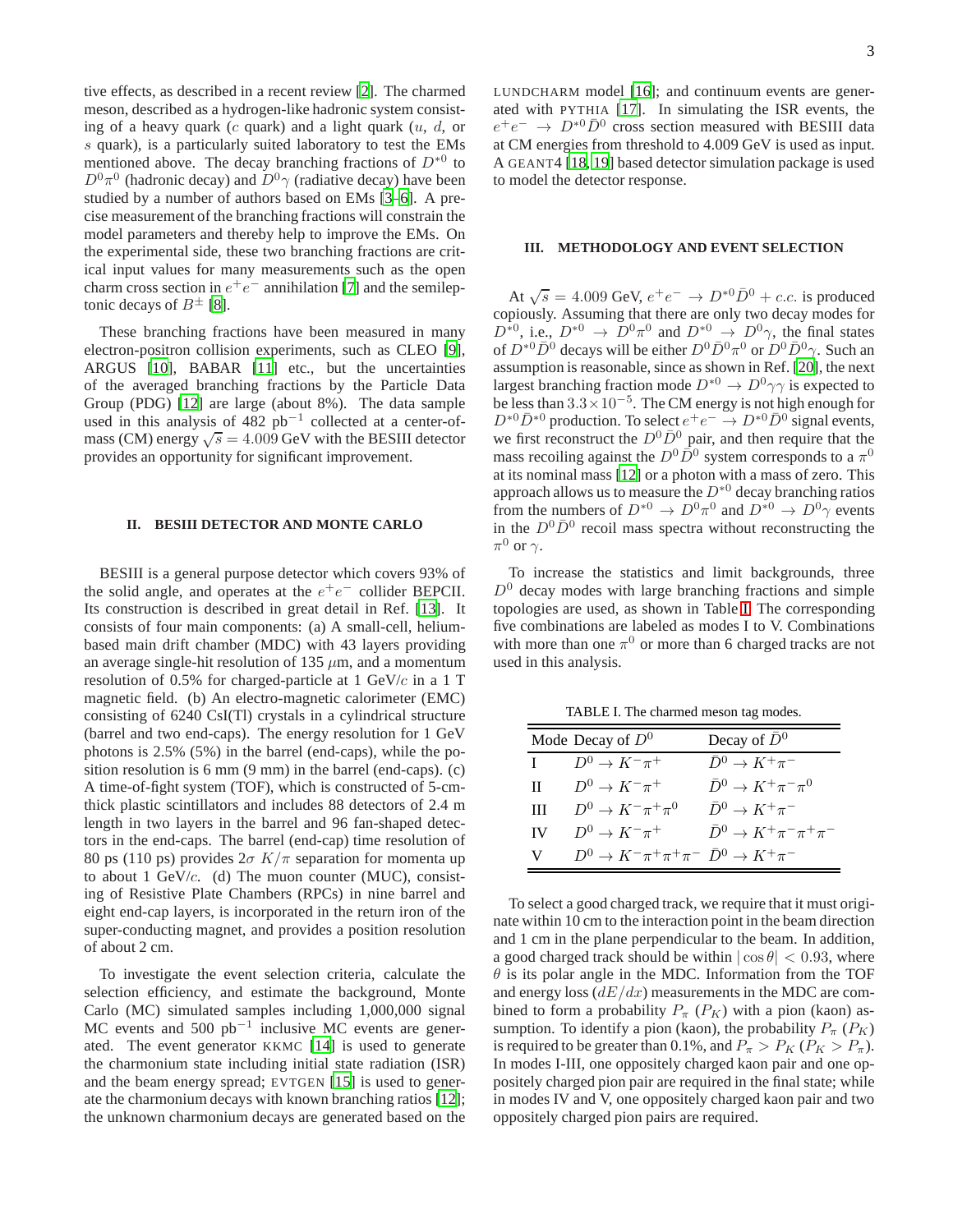Photons, which are reconstructed from isolated showers in the EMC, are required to be at least 20 degrees away from charged tracks and to have energy greater than 25 MeV in the barrel EMC or 50 MeV in the end-cap EMC. To suppress electronic noise and energy deposits unrelated to the signal event, the EMC time  $(t)$  of the photon candidate should be coincident with the collision event time, namely  $0 \le t \le 700$  ns. We require at least two good photons in modes II and III.

In order to improve the resolution of the  $D^0\bar{D}^0$  recoil mass, a kinematic fit is performed with the  $D^0$  and  $\bar{D}^0$  candidates constrained to the nominal  $D^0$  mass [\[12\]](#page-6-9). In modes II and III, after requiring the invariant mass of the two photons be within  $\pm 15 \text{ MeV}/c^2$  of the nominal  $\pi^0$  mass, a  $\pi^0$  mass constraint is also included in the fit. The total  $\chi^2$  is calculated for the fit, and when there is more than one  $\dot{D}^0 \bar{D}^0$  combinations satisfying the selection criteria above, the one with the least total  $\chi^2$  is selected. Figure [1](#page-4-0) shows comparisons of some interesting distributions between MC simulation and data after applying the selection criteria above. Reasonable agreement between data and MC simulation is observed, and the differences are considered in the systematic uncertainty estimation. Figure [1\(a\)](#page-4-1) shows the total  $\chi^2$  distribution;  $\chi^2$  less than 30 is required to increase the purity of the signal. Figures [1\(b\)](#page-4-2) and [1\(c\)](#page-4-3) show the distributions of  $D^0$  momentum and  $D^0$ momentum in the  $e^+e^-$  center-of-mass system. The small peaks at 0.75 GeV/c are from direct  $e^+e^- \to D^0 \bar{D}^0$  production. To suppress such background events, we require that the momenta of both  $D^0$  and  $\overline{D}{}^0$  to be less than 0.65 GeV/c. Another source of background events is ISR production of  $\psi(3770)$  with subsequent decay  $\psi(3770) \to D^0 \bar{D}^0$ , the number of which is obtained from MC simulation. As shown in Fig. [1\(d\),](#page-4-4) the right and left peaks in the distribution of the square of the  $D^0\overline{D}^0$  recoil mass correspond to  $D^{*0} \to D^0\pi^0$ and  $D^{*0} \to D^0 \gamma$  events respectively; the respective signal regions are defined by [0.01, 0.04] and  $[-0.01, 0.01]$   $({\rm GeV}/c^2)^2$ in the further analysis.

#### **IV. BRANCHING FRACTIONS**

We calculate the branching fraction of  $D^{*0} \to D^0 \pi^0$  using  $\mathcal{B}(D^{*0}\to D^0\pi^0)=\frac{N_{\pi^0}^{\rm prod}}{N_{\pi}^{\rm prod}+N}$  $\frac{N_{\pi^0}^*}{N_{\pi^0}^{\text{prod}}}$ , where  $N_{\gamma}^{\text{prod}}$  and  $N_{\pi^0}^{\text{prod}}$ are the numbers of produced  $\overline{D}^{*0} \to D^0 \gamma$  and  $D^{*0} \to D^0 \pi^0$ events, respectively, which are obtained by solving the following equations

$$
\begin{pmatrix}\nN_{\pi_0}^{\text{obs}} - N_{\pi_0}^{\text{bkg}} \\
N_{\gamma}^{\text{obs}} - N_{\gamma}^{\text{bkg}}\n\end{pmatrix} = \begin{pmatrix}\n\epsilon_{\pi_0 \pi_0} & \epsilon_{\gamma \pi_0} \\
\epsilon_{\pi_0 \gamma} & \epsilon_{\gamma \gamma}\n\end{pmatrix} \begin{pmatrix}\nN_{\pi_0}^{\text{prod}} \\
N_{\gamma}^{\text{prod}}\n\end{pmatrix}, \quad (1)
$$

where  $N_i^{\text{obs}}$  and  $N_i^{\text{bkg}}$  are the number of selected events in data and the number of background events estimated from MC simulation in the  $D^{*0} \to D^0 + i$  mode, respectively;  $\epsilon_{ij}$  is the efficiency of selecting the generated  $D^{*0} \to D^0 + i$  events as  $D^{*0} \rightarrow D^0 + j$ , determined from MC simulation. Here, i and j denote  $\pi^0$  or  $\gamma$ . In the simulation, all decay channels of the  $\pi^0$  from  $D^{*0}$  decays are taken into account.

The numbers used in the calculation and the measured branching fractions are listed in Table [II.](#page-4-5) For mode II and III, the final state used to reconstruct the charm meson contains a  $\pi^0$ , so the efficiency for  $D^{*0} \to D^0 \pi^0$  will be higher when the  $\pi^0$  outside the charm meson is misidentified as the  $\pi^0$  from charm meson decays; for the other three modes, the efficiency difference is caused by the dividing line, this can be illustrated by the fact that  $\epsilon_{\pi^0 \pi^0} + \epsilon_{\pi^0 \gamma}$  almost equals to  $\epsilon_{\gamma \gamma} + \epsilon_{\gamma \pi^0}$ . The results from each mode and their weighted average are shown in Fig. [2;](#page-5-0) the goodness of the fit determined with respect to the weighted average is  $\chi^2/\text{n.d.f.} = 3.6/4$ , which means that the results from these five modes are consistent with each other. Here n.d.f. is the number of degrees of freedom. The combined result  $(\mathcal{B}(D^{\ast 0} \to D^0 \pi^0) = 65.7 \pm 0.8\%)$ , which is calculated by directly summing the number of events for the five modes together, is consistent with the weighted average  $(\mathcal{B}(D^{*0} \to D^0 \pi^0) = 65.5 \pm 0.8\%)$ . The weighted average is taken as the nominal result. A cross check is performed by fitting the square of the  $D^0\bar{D}^0$  recoil mass from data with the MC simulated signal shapes, and the results agree well with those in Table [II.](#page-4-5)

### **V. SYSTEMATIC UNCERTAINTIES**

In this analysis, the reconstruction of the photon or the  $\pi^0$ is not required. The branching fractions are obtained from the ratio of the numbers of events in the ranges defined above, so many of the systematic uncertainties related to the  $D^0\bar{D}^0$ reconstruction, such as the tracking efficiencies, particle identification efficiencies, etc., cancel.

We use  $M_{Recoil_{D^0\bar{D}^0}}^2 = 0.01 \ (\text{GeV}/c^2)^2$  as the dividing line between  $D^{*0} \to D^0 \pi^0$  and  $D^{*0} \to D^0 \gamma$ , as shown in Fig. [1\(d\).](#page-4-4) The systematic uncertainty due to this selection is estimated by comparing the branching fractions via changing this requirement from 0.01 to 0.008 or 0.012  $(\text{GeV}/c^2)^2$ .

The  $D^{*0} \to D^0 \pi^0$  and  $D^{*0} \to D^0 \gamma$  signal regions in the  $D^0\overline{D}{}^0$  recoil mass squared spectrum are in the combined range of  $[-0.01, 0.04]$   $(\text{GeV}/c^2)^2$ ; the associated systematic uncertainty is estimated by removing this requirement.

The corrected track parameters are used in the nominal MC simulation according to the procedure described in Ref. [\[21](#page-6-18)], and the difference in the branching fractions measured with and without this correction are taken as the systematic uncertainty caused by the requirement on the  $\chi^2$  of the kinematic fit.

The fraction of events with final state radiation (FSR) photons from charged pions in data is found to be 20% higher than that in MC simulation [\[22\]](#page-6-19), and the associated systematic uncertainty is estimated by enlarging the ratio of FSR events in MC simulation by a factor of  $1.2<sup>X</sup>$ , where X is the number of charged pion in the final state, and taking the difference in the final result as systematic uncertainty.

The number of background events is calculated from the inclusive MC sample; the corresponding systematic uncertainty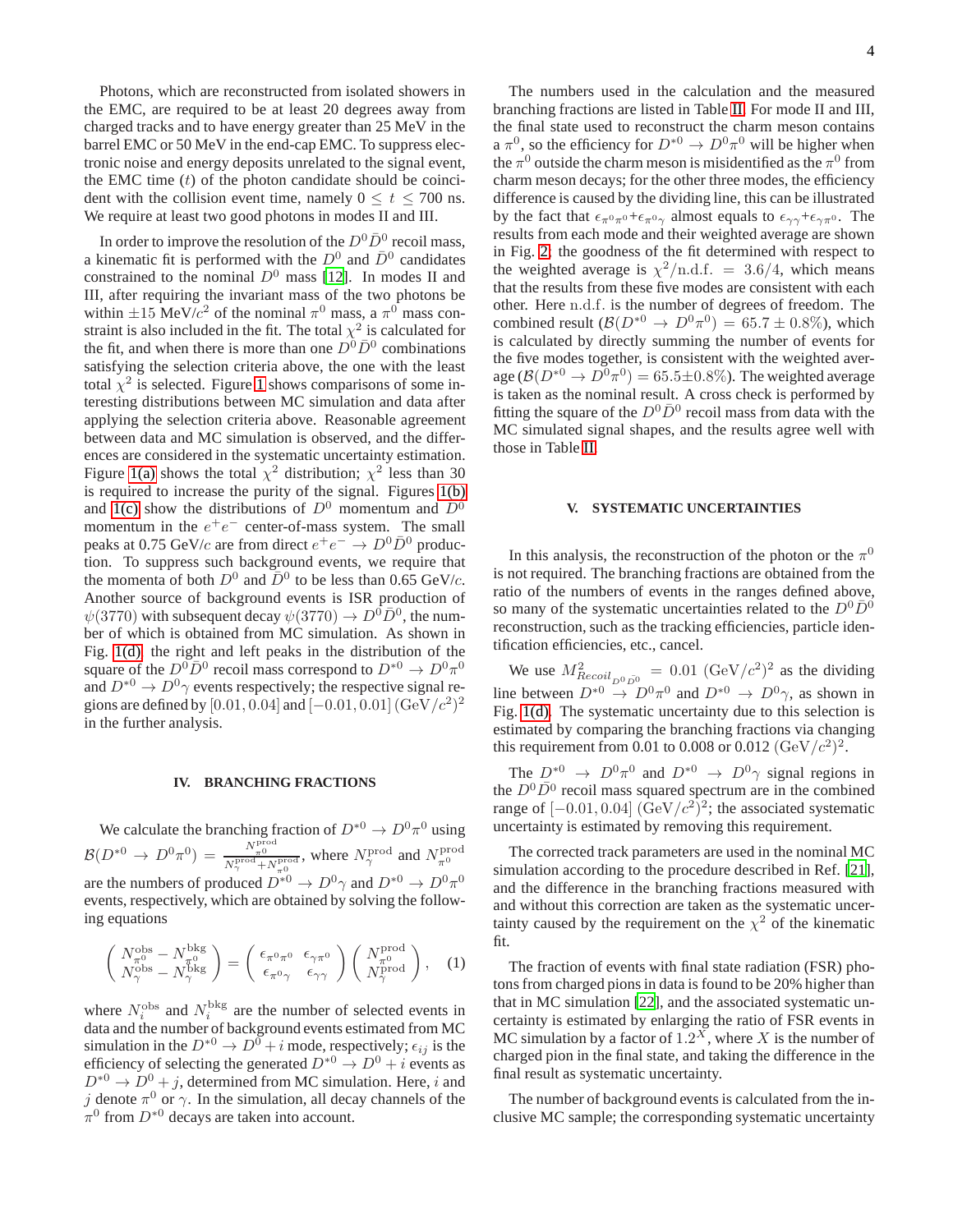<span id="page-4-2"></span><span id="page-4-1"></span>

<span id="page-4-4"></span><span id="page-4-3"></span><span id="page-4-0"></span>FIG. 1. Comparisons between data and MC simulation, summing the five modes listed in Table [I:](#page-2-0) (a) the  $\chi^2$  distribution, (b) the momentum of  $D^0$ , (c) the momentum of  $\bar{D}^0$ , and (d) the square of the  $D^0\bar{D}^0$  recoil mass. Dots with error bars are data, the open red histograms are MC simulations, and the filled green histograms are background events from the inclusive MC sample. The signal MCs are normalized to data according to the number of events, and background events from inclusive MC sample are normalized to data by luminosity.

TABLE II. Numbers used for the calculation of the branching fractions and the results.  $B_{\pi^0}$  and  $B_{\gamma}$  are the the branching fractions of  $D^{*0} \to D^0 \pi^0$  and  $D^{*0} \to D^0 \gamma$ , respectively. "Combined" is the result obtained by summing the number of events for the five modes together; "weighted" averaged is the result from averaging the results from the five modes by taking the error in each mode as weighted factor. The uncertainties are statistical only.

<span id="page-4-5"></span>

| Mode                                              | $N_{-0}^{\rm obs}$ | $N_\gamma^{\rm obs}$                       | $N_{\pi0}^{\rm bkg}$ |  | $N_\gamma^\mathrm{bkg}~\epsilon_{\pi^0\pi^0} \; (\%)~\epsilon_{\gamma\gamma} \; (\%)~\epsilon_{\pi^0\gamma} \; (\%)~\epsilon_{\gamma\pi^0} \; (\%)~\mathcal{B}_{\pi^0} \; (\%)~\mathcal{B}_{\gamma} \; (\%)$ |       |      |      |  |                               |
|---------------------------------------------------|--------------------|--------------------------------------------|----------------------|--|--------------------------------------------------------------------------------------------------------------------------------------------------------------------------------------------------------------|-------|------|------|--|-------------------------------|
|                                                   |                    | $504+23$ $281+17$ $4+2$ $24+5$             |                      |  | 36.19                                                                                                                                                                                                        | 35.22 | 0.11 | 0.99 |  | $65.2 \pm 1.934.8 \pm 1.9$    |
| $\mathbf{H}$                                      |                    | $831\pm29$ 419 $\pm21$ 5 $\pm2$ 36 $\pm6$  |                      |  | 15.54                                                                                                                                                                                                        | 14.46 | 0.47 | 0.65 |  | $67.8 \pm 1.6$ 32.2 $\pm 1.6$ |
| III                                               |                    | $780+28$ 441+21 6+3 38+6                   |                      |  | 15.37                                                                                                                                                                                                        | 14.60 | 0.43 | 0.51 |  | $65.4 \pm 1.634.6 \pm 1.6$    |
| IV                                                |                    | $538 + 24$ 301 + 18 10 + 3 30 + 6          |                      |  | 19.04                                                                                                                                                                                                        | 18.34 | 0.09 | 0.51 |  | $65.1 \pm 1.934.9 \pm 1.9$    |
| V                                                 |                    | $518\pm23$ 320 $\pm18$ 11 $\pm3$ 35 $\pm6$ |                      |  | 19.05                                                                                                                                                                                                        | 18.48 | 0.11 | 0.53 |  | $63.2 \pm 1.9$ 36.8 $\pm 1.9$ |
| Combined                                          |                    |                                            |                      |  |                                                                                                                                                                                                              |       |      |      |  | $65.7 \pm 0.8$ 34.3 $\pm 0.8$ |
| Weighted average<br>$65.5 \pm 0.8$ 34.5 $\pm$ 0.8 |                    |                                            |                      |  |                                                                                                                                                                                                              |       |      |      |  |                               |

is estimated from the uncertainties of cross sections used in generating this sample. The dominant background events are from open charm processes and ISR production of  $\psi(3770)$ with subsequent  $\psi(3770) \to D^0 \overline{D}^0$ . The cross section for

open charm processes is 7.1 nb, with an uncertainty of 0.31 nb or about 5% [\[7](#page-6-4)]. The cross section for ISR production of  $\psi(3770)$  is 0.114 nb, with an uncertainty of 0.011 nb or about 9% which is calculated by varying  $\Gamma_{ee}$  and  $\Gamma_{\text{total}}$  of  $\psi(3770)$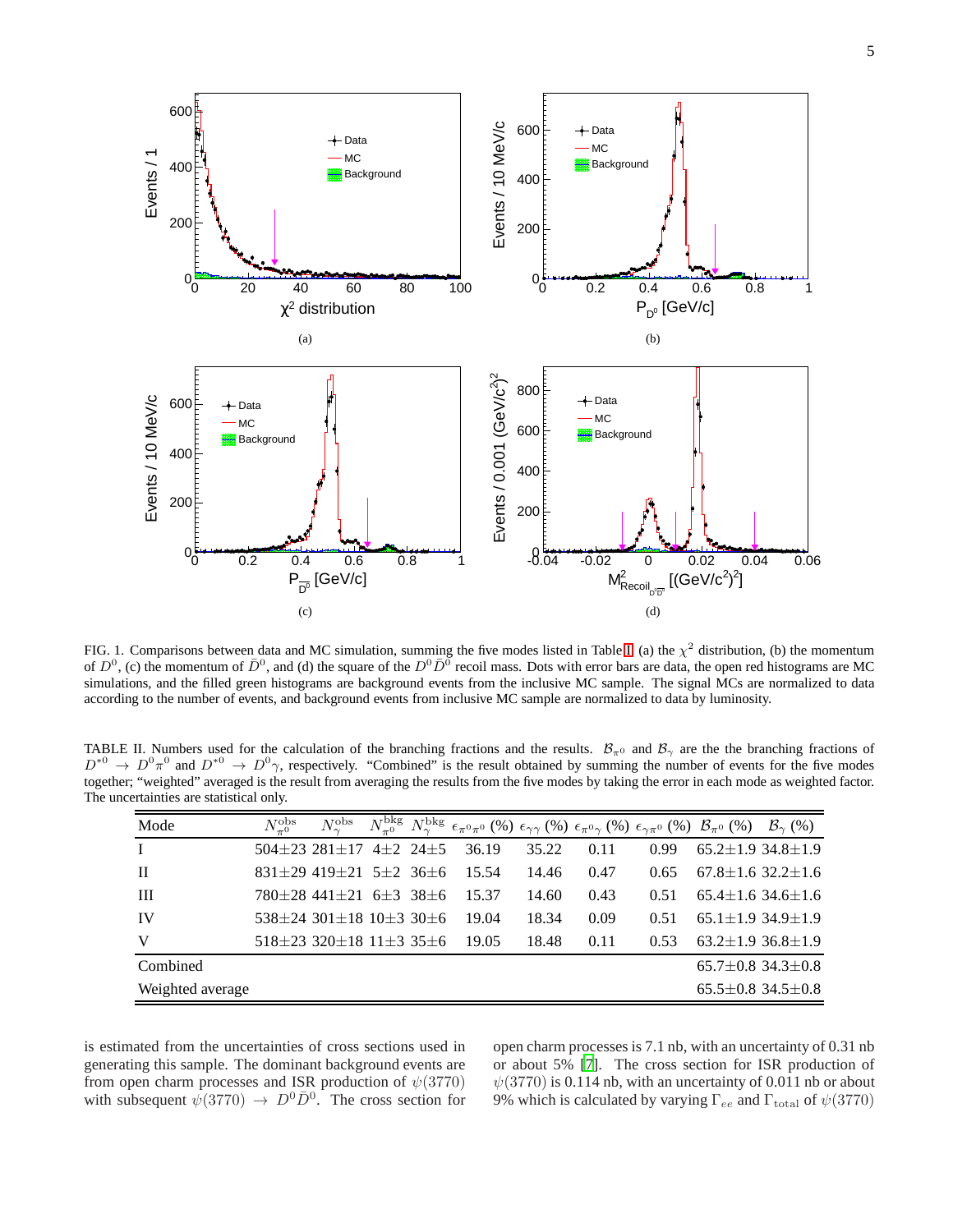

<span id="page-5-0"></span>FIG. 2. The branching fraction of  $D^{*0} \to D^0 \pi^0$ . The dots with error bars are the results from the five modes; the band represents the weighted average. Only statistical uncertainties are included.

by  $1\sigma$ . The systematic uncertainty related to the number of background events is conservatively estimated by changing the background level in Table [II](#page-4-5) by 10% (larger than 5% and 9% mentioned above).

The efficiency in Table [II](#page-4-5) is calculated using 200,000 signal MC events for each mode, but only the ratio of the efficiencies for  $D^{*0} \to D^0 \pi^0$  and  $D^{*0} \to D^0 \gamma$  is needed in the branching fraction measurement. The systematic error caused by the statistical uncertainty of the MC samples is estimated by varying the efficiency for  $D^{*0} \to D^0 \gamma$  by  $1\sigma$  of its statistical uncertainty, and the difference of the branching fraction is taken as the systematic uncertainty.

Other possible systematic uncertainty sources, such as from the simulation of ISR, the requirement on the charmed meson momentum, and the tracking efficiency difference caused by the tiny phase space difference between the two decay modes of  $D^{*0}$ , are investigated and are negligible.

The summary of the systematic uncertainties considered is shown in Table [III.](#page-5-1) Assuming the systematic uncertainties from the different sources are independent, the total systematic uncertainty is found to be 0.5% by adding all the sources in quadrature.

TABLE III. The summary of the absolute systematic uncertainties in  $\mathcal{B}(D^{*0} \to D^0 \pi^0)$  and  $\mathcal{B}(D^{*0} \to D^0 \gamma)$ .

<span id="page-5-1"></span>

| Source                                                                       | (% ) |
|------------------------------------------------------------------------------|------|
| Dividing line between $D^{*0} \to D^0 \pi^0$ and $D^{*0} \to D^0 \gamma$ 0.2 |      |
| Choice of signal regions                                                     | 0.2  |
| Kinematic fit.                                                               | 0.2  |
| <b>FSR</b> simulation                                                        | 0.1  |
| Background                                                                   | 0.2  |
| Statistics of MC samples                                                     | 0.2  |
| Sum                                                                          | 0 5  |

### **VI. SUMMARY**

By assuming that there are only two modes of  $D^{*0}$ , we measure the branching fractions of  $D^{*0}$  to be  $\mathcal{B}(D^{*0} \to \mathbb{R}^6)$  $D^0\pi^0$  =  $(65.5 \pm 0.8 \pm 0.5)\%$  and  $\mathcal{B}(D^{*0} \to D^0\gamma)$  =  $(34.5 \pm 0.8 \pm 0.5)\%$ , where the first uncertainties are statistical and the second ones are systematic. It should be noted that both the statistical and the systematic uncertainties of these two branching fractions are fully anti-correlated. Taking the correlations into account, the branching ratio  $\mathcal{B}(D^{*0} \rightarrow$  $D^0 \pi^0 / B(D^{*0} \to D^0 \gamma) = 1.90 \pm 0.07 \pm 0.05$  is obtained. This ratio does not depend on any assumptions in the  $D^{*0}$  decays, so it can be used in calculating the  $\bar{D}^{*0}$  decay branching fractions if more decay modes are discovered.

Figure [3](#page-5-2) shows a comparison of the measured branching fraction of  $D^{*0} \to D^0 \pi^0$  with other experiments and the world average value [\[12\]](#page-6-9). Our measurement is consistent with the previous ones within about  $1\sigma$  but with much better precision. These much improved results can be used to update the parameters in the effective models mentioned above, such as the mass of the charm quark [\[3](#page-6-2), [5\]](#page-6-20), the effective coupling constant [\[4\]](#page-6-21), and the magnetic moment of the charm quark [\[6](#page-6-3)]. With these new results as input, the uncertainty in the semileptonic decay branching fraction of  $B^{\pm}$  [\[8\]](#page-6-5) can be reduced, thus leading to a tighter constraint on the standard model (SM) and its extensions.



<span id="page-5-2"></span>FIG. 3. Comparison of the branching fraction of  $D^{*0} \to D^0 \pi^0$  from this work and from previous experiments. Dots with error bars are results from different experiments, and the band is the result from this work with both statistical and systematic uncertainties.

## **ACKNOWLEDGMENTS**

The BESIII collaboration thanks the staff of BEPCII and the IHEP computing center for their strong support. This work is supported in part by National Key Basic Research Program of China under Contract No. 2015CB856700; Joint Funds of the National Natural Science Foundation of China under Con